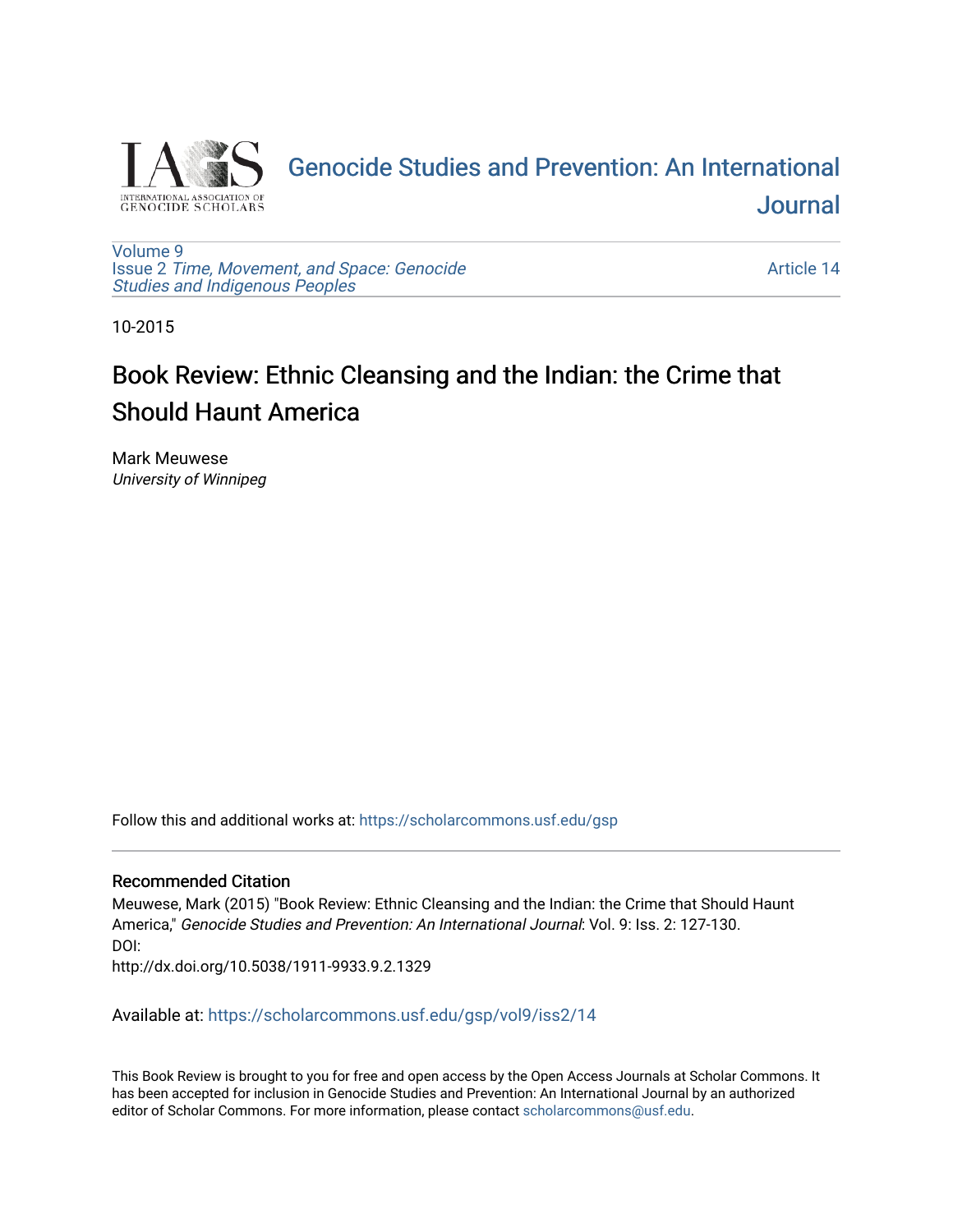**Mark Meuwese** *University of Winnipeg Winnipeg, Manitoba, Canada*

*Ethnic Cleansing and the Indian: The Crime that Should Haunt America*  Gary Clayton Anderson Norman, Oklahoma: University of Oklahoma Press, 2014. 472 pp. US\$29.95 hbk. US\$19.95 ppb.

Reviewed by Mark Meuwese University of Winnipeg, Canada

Since the early twenty-first century, historians have paid increasing attention to the violent impact of European and American colonial expansion on the Indigenous peoples of North America. Whereas formerly historians focused on the persistence and agency of indigenous peoples in North American history, an increasing number of historians such as Ned Blackhawk, Karl Jacoby, Jeff Ostler, and Ben Madley are trying to uncover "the true magnitude of the violent encounter with the indigenous inhabitants of North America."1 To better comprehend and more precisely analyze the colonial violence inflicted on indigenous peoples of North America, many of these historians are using concepts developed by the recent interdisciplinary fields of settler-colonial studies and genocide studies.

An ambitious and controversial addition to this historiographic trend is Gary Clayton Anderson's *Ethnic Cleansing and the Indian*. Anderson, a well-established historian of indigenous peoples in the American West, builds upon his earlier book *The Conquest of Texas: Ethnic Cleansing in the Promised Land* (University of Oklahoma Press, 2005) to argue that ethnic cleansing best characterizes the European and American treatment of Native Americans in the United States from the era of first European settlements in the seventeenth century until the allotment policy of the federal government in the late nineteenth century. At the heart of Anderson's book is the question of what the impact of Anglo-American expansion was on the indigenous peoples of the United States (4). According to Anderson, there are two extreme views on this question. One is that the impact is simply ignored. The other extreme view is that the Anglo-American expansion was genocidal. Anderson has little sympathy for either view. While Anderson is correct in pointing out that American history textbooks too often still downplay the impact of settler-colonialism on Native Americans, he simplifies things by claiming that genocide did not occur in the United States because there was never a sustained and intentional state policy of mass killings of indigenous peoples. Anderson surprisingly uses this narrow definition of genocide as it is outlined in the Rome Statute of the International Criminal Court in order to justify the rejection of the concept in the United States context. In doing so, Anderson dismisses Raphael Lemkin's original and broader concept of genocide from the 1940s as well as the recent approaches by genocide scholars which view genocide as a structural process that is not contingent on the state or on the intention to destroy.

In Anderson's opinion, scholars who invoke genocide to describe the experiences of Native Americans "only devalue what actually happened to people in Central Europe, Cambodia, Rwanda, and even perhaps Darfur" (10). Moreover, Anderson suggests that it is illogical to use the concept of genocide in North America because many Native American groups survive to this day. Finally, genocide did not take place in the United States "primarily because moral restraints prevented it" (13). Although Anderson admits that massacres of Native American communities took place, most constituted war crimes committed by frontier settlers or soldiers who acted against central orders of the (federal) state. He also downplays the significance of the massacres in all of American history by concluding that they did not amount to more than 2,000 casualties.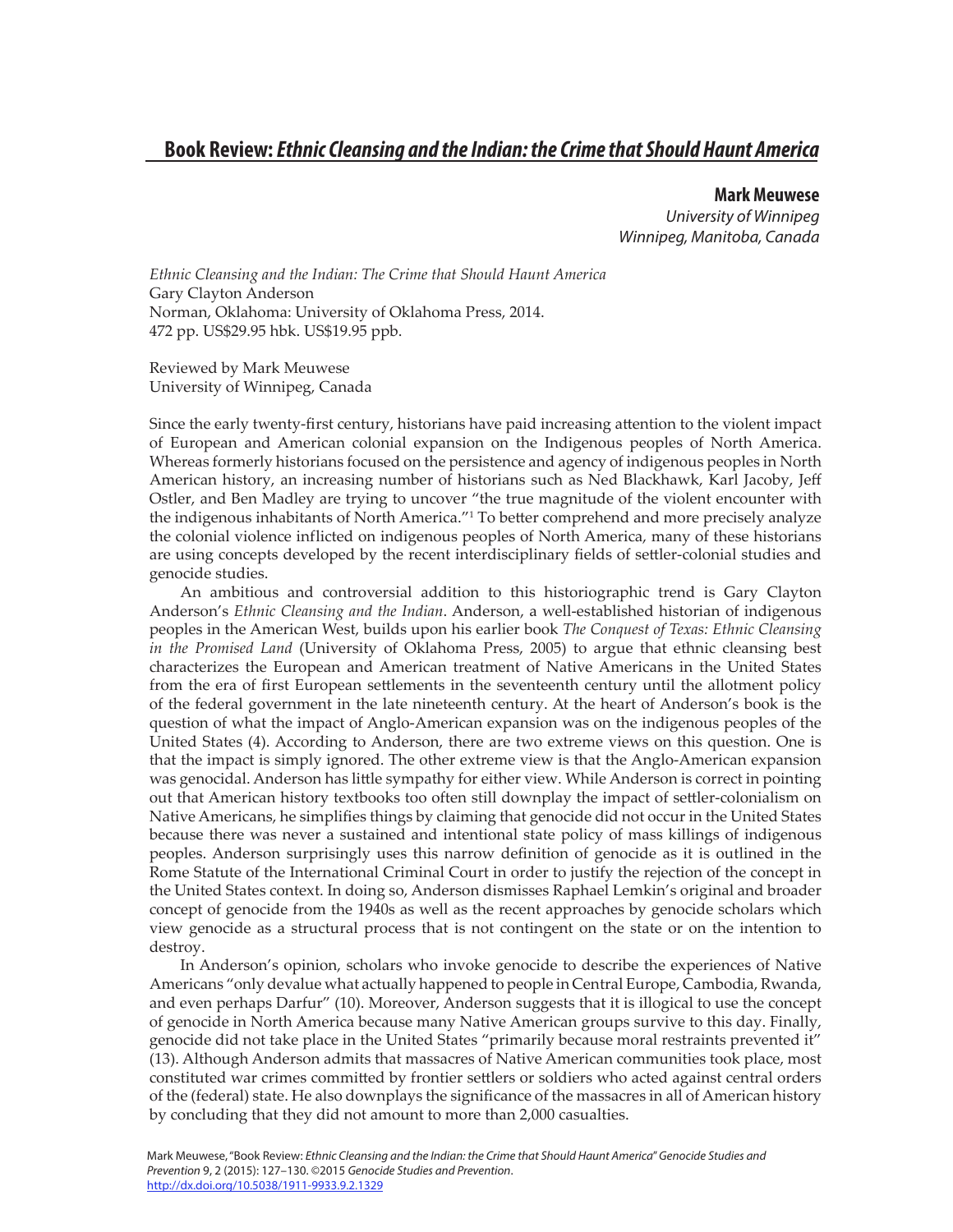#### Meuwese

Having forcefully and provocatively rejected genocide as a possible analytical tool, Anderson argues that ethnic cleansing is the proper label to describe the impact of Euro-American expansion on American Indians. Borrowing from the earlier mentioned Rome Statute as well as from historian Norman Naimark who has written on campaigns of ethnic cleansing in twentieth century Europe, Anderson defines ethnic cleansing as the forced deportation of populations.<sup>2</sup> According to Anderson, early modern European intellectuals such as Grotius, John Locke, and Emer de Vattel rationalized the dispossession of the indigenous peoples of North America by characterizing them as hunters and gatherers who did not make proper use of the land and natural resources of North America. Frontier settlers and the American government consistently used this ideology of dispossession to force indigenous peoples from their homelands. Because of moral constraints such as the desire to transform Native Americans into property-owning farmers, this process of ethnic cleansing never degenerated into mass killings. At the same time, Anderson morally condemns the ethnic cleansing campaigns by labeling them as crimes against humanity.

Following the complex and sometimes confusing introduction about the definitions of genocide and ethnic cleansing, Anderson proceeds with a detailed and chronological analysis in sixteen chapters of how the indigenous peoples of the United States were forcibly removed from their lands. Because of Anderson's insistence that genocide did not take place he frequently feels compelled to remind readers that specific massacres or deportations should not be viewed as genocide but only as war crimes or crimes against humanity. This approach sometimes forces Anderson to render incomplete accounts of frontier wars that can clearly be constructed as genocide. For example, when discussing the Pequot War in southern New England from 1636 to 1638 in chapter two, Anderson leaves out how Puritan officials systematically hunted down surviving Pequot women and children in the aftermath of the infamous destruction of the main Pequot village of Mystic. Moreover, Anderson does not discuss how, at the end of the war, New England authorities distributed Pequot captives among indigenous allies and formally declared the Pequots no longer to exist as a nation or group. Although the policies of the New England colonies against the Pequots in many ways fit the United Nations definition of genocide, Anderson narrowly views the Pequot War as a conflict over land in which both sides committed murderous attacks.

Anderson takes a similarly debatable standpoint when discussing the French wars against the Natchez of Mississippi and the Fox or Mesquakie of Wisconsin in the early eighteenth century. Although Anderson admits that French officials employed the rhetoric of extermination against both groups and organized destructive military campaigns against the Natchez and the Fox nations which resulted in massive casualties and in the dispersal of hundreds of Natchez and Fox captives as slaves, he concludes somewhat arbitrarily that the two conflicts "hardly reached a level of genocide" (64). At the most, Anderson is willing to view the brutal French attacks on Natchez and Fox villages filled with women and children as crimes against humanity. However, since members of both groups survived in adequate numbers, neither the Natchez nor Fox people experienced genocide at the hands of the French.

Anderson's focus on ethnic cleansing is on much more solid ground when he discusses the early nineteenth century federal policy of Indian Removal. While frontier settlers demanded the expulsion of Native Americans from desirable lands located between the Appalachians and the Mississippi River, federal officials supported it by framing deportation as a benevolent policy to protect indigenous people against violent and uncivilized frontiersmen. The Louisiana Purchase of 1803 made possible the relocation of all Native American groups across the Mississippi River. The federal government initially attempted a combination of bribery, threats, and the promotion of factionalism to convince indigenous communities to sell their homelands to the American government in return for a promise of federal support in a new territory in the West. Federal pressure greatly intensified during the presidencies of Andrew Jackson and his successor Martin van Buren from 1829 to 1841. Jackson rejected the idea that Native Americans had any rights to their lands and supported state governments to remove Indian groups from their territories. This latter policy was highly controversial since under the American constitution only the federal government was permitted to maintain relations with Native American tribes. Shortly after becoming president Jackson also authored the Indian Removal Act of 1830 which authorized the federal government to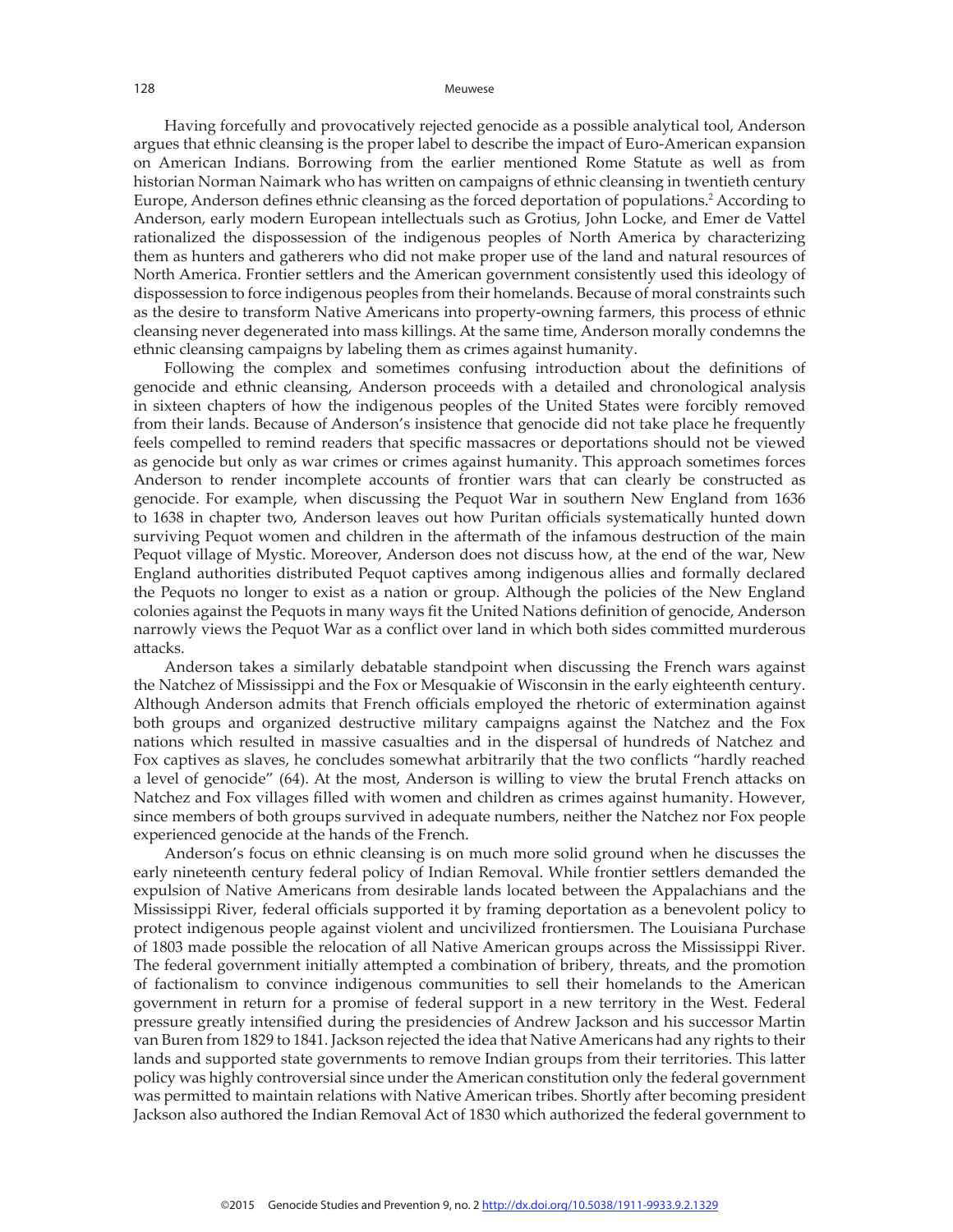negotiate relocation treaties with indigenous groups in the eastern United States. After tremendous pressure from federal agents and state officials, almost all Native American groups signed removal treaties. While most historical studies of Removal focus on the well-known Cherokees, Anderson also discusses the deportation of the Choctaws, Seminoles, and the Sac and Fox of southern Illinois. By the early 1840s, approximately 80,000 out of an estimated 100,000 American Indians had been forcibly relocated across the Mississippi River. Although Anderson convincingly describes Removal policy as ethnic cleansing, he does not consider whether the large numbers of deaths that indigenous groups suffered from diseases, starvation, and accidents while being deported to the West can be considered as having had a genocidal impact on Native American groups such as the Cherokees.

The second half of Anderson's book covers the ordeals of Native Americans west of the Mississippi River during the second half of the nineteenth century. This portion of the book deals with well-known episodes in American history such as the gold rush in California, the Overland Trails to Oregon, the Minnesota-Dakota War of 1862, the 'Indian Wars' of the Great Plains, and the final resistance by Geronimo and his Apache followers in the Southwest. Not surprisingly, Anderson interprets the violent conflicts between the various Native American groups and the American government in the West exclusively from the perspective of ethnic cleansing. This approach has certain advantages as Anderson is able to tie together various federal policies and military campaigns that took place across a large territory and during half a century into one coherent narrative. Anderson is particularly convincing in describing, based on extensive research of American military and federal archives, how the indigenous peoples of the Great Plains fought an increasingly desperate struggle to preserve their extensive hunting territories from encroachment by American soldiers, surveyors, miners, railroad companies, and ranchers.

At the same time, Anderson's refusal to consider that genocide may also have taken place forces him to downplay the rhetoric of exterminating the Indians as repeatedly voiced by senior military commanders such as Generals William Sherman and Philip Sheridan. Because Sherman and Sheridan were often overruled by federal officials who insisted on peaceful negotiations rather than war, Anderson concludes that Native Americans did not become victims of genocidal campaigns. However, the US army frequently attacked villages of peaceful Indians and also systematically destroyed the food supplies of indigenous communities. These military strategies can be constructed as genocidal since they targeted entire indigenous groups and did not make a distinction between combatants and non-combatants. Anderson also does not take into account that the destruction of the remaining buffalo herds by professional hunters on the Great Plains in the 1870s can be construed as having a destructive impact on Native American groups whose livelihood and cultural identity depended on the buffalo. Once forced onto reservations, the formerly nomadic groups were exposed to limited food rations and unsanitary conditions which resulted in high mortality rates and an overall decline of their health.

Some of the book's strengths are unfortunately also its weaknesses. While the book gives a comprehensive survey of many of the conflicts between American Indian groups and Euro-Americans over a period of three centuries, some are not covered at all or only very briefly. For example, Kieft's War in New Netherland, a brutal war in which Dutch colonial officials on at least two occasions organized genocidal massacres in which hundreds of Algonquian villagers were killed in the early 1640s, is not covered at all by Anderson. Similarly, the notorious massacre of 170 Piegan (Blackfeet) men, women, and children by a US army unit led by Colonel Eugene Barker in Montana in the fall of 1870 is only briefly discussed in one paragraph on page 264 and then only within the context of American army strategy. Anderson does not describe or speculate what impact this destructive attack may have had on the group-cohesion of the Piegan. This touches on another potential weakness with Anderson's approach, which is that it is ultimately written from the perspective of Euro-American policy makers. Although Anderson does occasionally a fine job of including Native leaders and the role of factionalism within some of the indigenous groups such as the Lakotas, he does not reflect on what the impact of all the forced relocations and massacres had on the survivability of the indigenous communities. While it is true that the *Indian wars* of the nineteenth-century United States do not resemble the genocides of the twentieth century which are associated with mass-killings on an industrial scale,